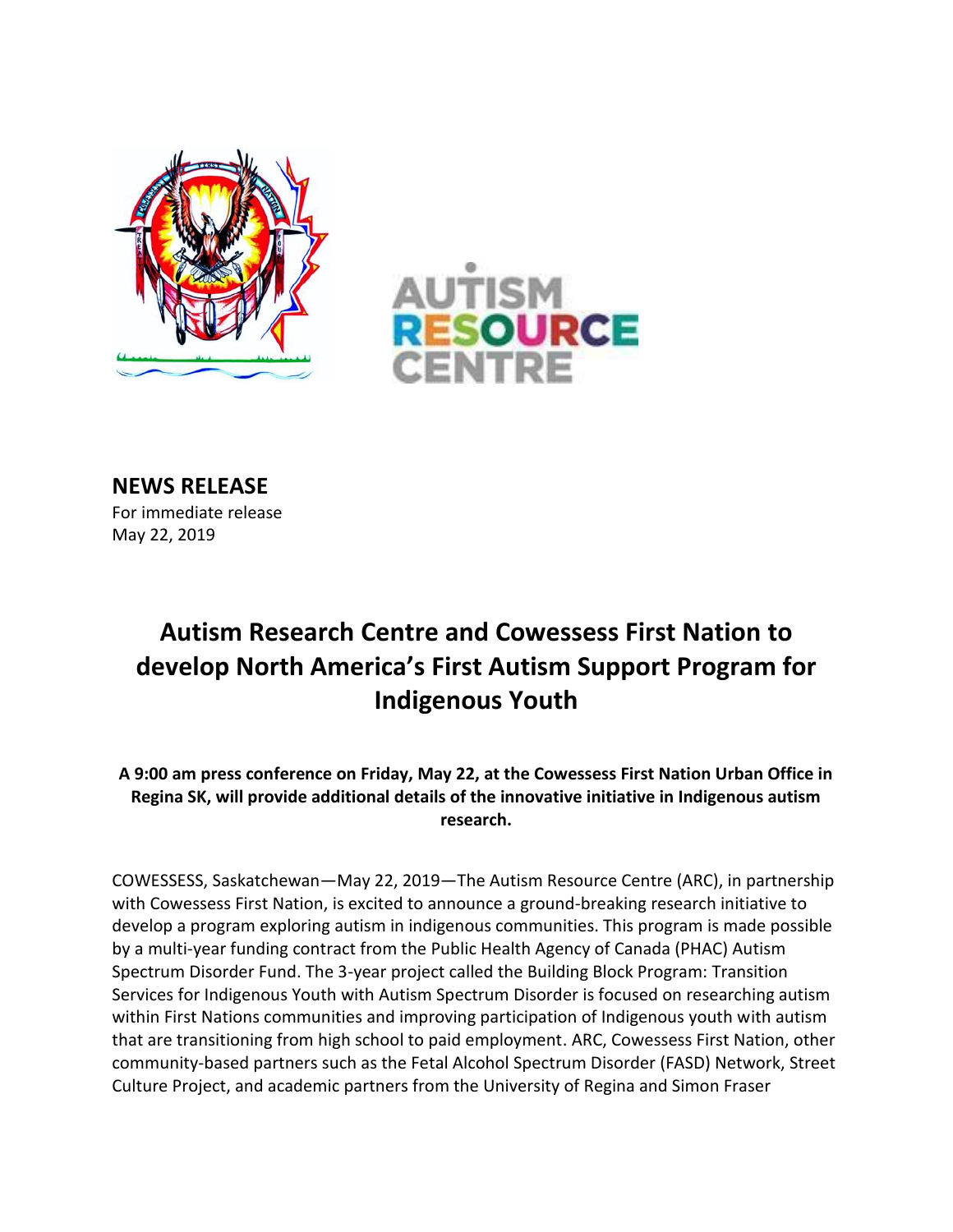University, will be embarking on this project which is one of the first in North America focused on autism through an Indigenous perspective and worldview.

"Autism is a growing disorder in First Nation communities across the province. Studies prove that early intervention is key however, waitlists for diagnosis are long. There is a need for equitable access to supports and services for Indigenous children with autism but the problem is a lack of resources, research and funding. This partnership will assist the direction we want to go in terms of addressing what is needed to help families who suffer without the proper supports in place" says Chief of Cowessess First Nation Cadmus Delorme.

According to preliminary research conducted by ARC through funding received by the Cooperators Foundation Community Economic Development (CED) Fund, autism within the Indigenous community is both under-detected and underrepresented. Possible reasons for under-detection and underrepresentation include, but are not limited to diagnostic substitutions like FASD diagnosis, geographical location and a history of mistrust that exists towards western medical forms of interventions that reflect the impact of historical oppression and discrimination.

"We are very honored to be working with Cowessess First Nation on this project made possible by the generous funding received from the Public Health Agency of Canada (PHAC) Autism Spectrum Disorder Fund. We also greatly appreciate the willingness of Chief Cadmus Delorme and his team to teach ARC the traditional and cultural perspectives needed to make this programming successful for years to come", says ARC Executive Director Keely Wight.

"Through the development of autism resources, increased awareness of autism within the Indigenous community and specialized services such as supported employment, cultural identity, mental health and transition planning, together with Cowessess First Nation, we can ensure our Indigenous young people with autism have the skills to become employed in a career of their choice, and that employers understand the value employees with unique abilities can bring to their workplace" Wight adds.

**###**

**Press Contact**  Rhoda Twumasi Communications Specialist 639-205-7142